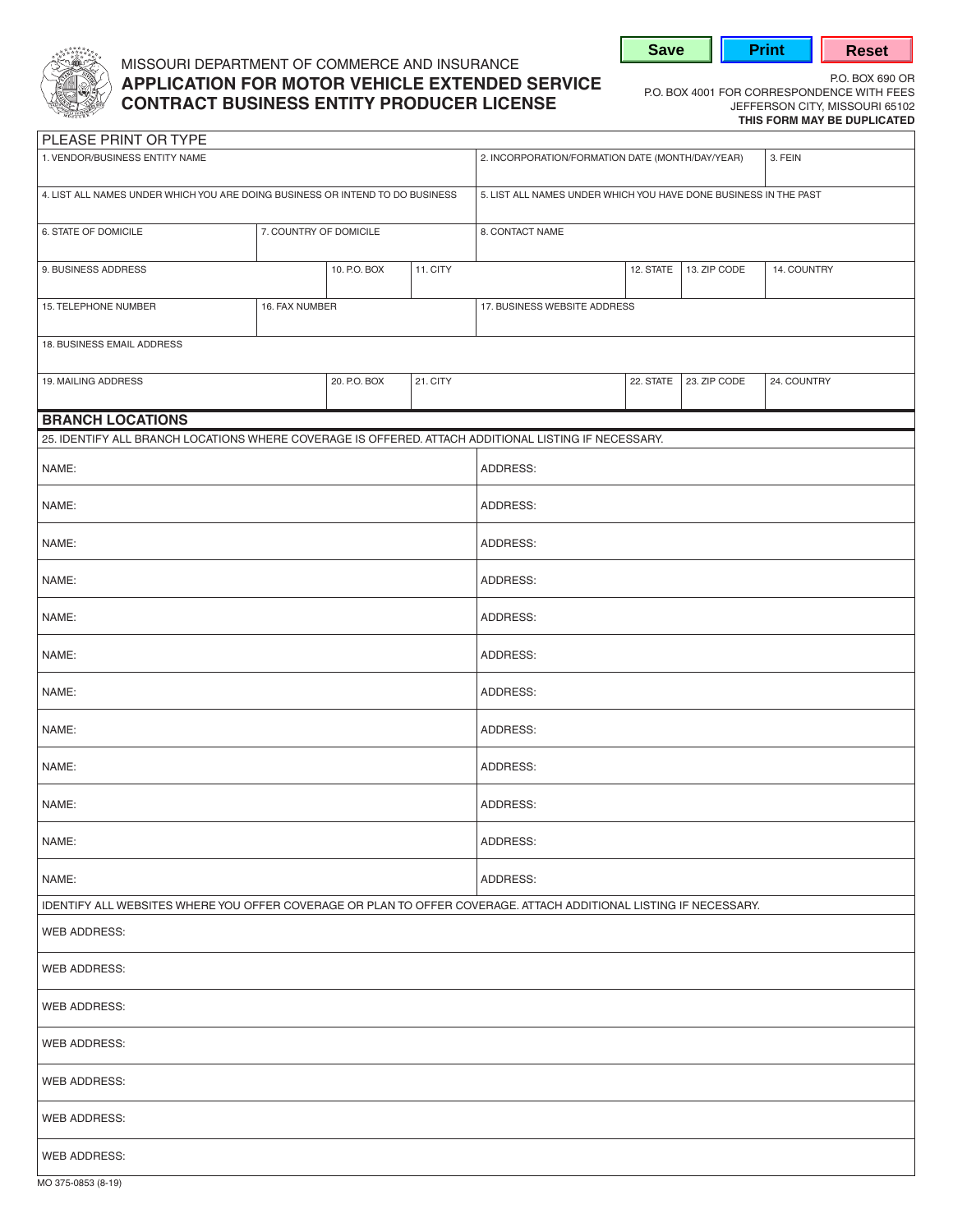| <b>OWNERS, PARTNERS, OFFICERS AND DIRECTORS</b><br>26. Identify all individuals with at least 10% ownership interest or with any voting interest in the business entity, as well as any partners, officers  |                         |                        |              |  |  |  |
|-------------------------------------------------------------------------------------------------------------------------------------------------------------------------------------------------------------|-------------------------|------------------------|--------------|--|--|--|
|                                                                                                                                                                                                             |                         |                        |              |  |  |  |
| and directors of the business entity (or if the entity is a Limited Liability Company ("LLC"), please identify all members, managers and/or                                                                 |                         |                        |              |  |  |  |
| officers). Attach additional listing if necessary.                                                                                                                                                          |                         |                        |              |  |  |  |
| <b>NAME</b>                                                                                                                                                                                                 |                         | SOCIAL SECURITY NUMBER | <b>TITLE</b> |  |  |  |
|                                                                                                                                                                                                             |                         |                        |              |  |  |  |
| PERCENT OF OWNERSHIP                                                                                                                                                                                        | <b>RESIDENT ADDRESS</b> |                        |              |  |  |  |
| NAME                                                                                                                                                                                                        |                         | SOCIAL SECURITY NUMBER | <b>TITLE</b> |  |  |  |
|                                                                                                                                                                                                             |                         |                        |              |  |  |  |
| PERCENT OF OWNERSHIP                                                                                                                                                                                        | <b>RESIDENT ADDRESS</b> |                        |              |  |  |  |
|                                                                                                                                                                                                             |                         |                        |              |  |  |  |
| NAME                                                                                                                                                                                                        |                         | SOCIAL SECURITY NUMBER | <b>TITLE</b> |  |  |  |
|                                                                                                                                                                                                             |                         |                        |              |  |  |  |
| PERCENT OF OWNERSHIP                                                                                                                                                                                        | <b>RESIDENT ADDRESS</b> |                        |              |  |  |  |
|                                                                                                                                                                                                             |                         |                        |              |  |  |  |
| NAME                                                                                                                                                                                                        |                         | SOCIAL SECURITY NUMBER | <b>TITLE</b> |  |  |  |
|                                                                                                                                                                                                             |                         |                        |              |  |  |  |
| PERCENT OF OWNERSHIP                                                                                                                                                                                        | <b>RESIDENT ADDRESS</b> |                        |              |  |  |  |
|                                                                                                                                                                                                             |                         |                        |              |  |  |  |
| NAME                                                                                                                                                                                                        |                         | SOCIAL SECURITY NUMBER | <b>TITLE</b> |  |  |  |
|                                                                                                                                                                                                             |                         |                        |              |  |  |  |
| PERCENT OF OWNERSHIP                                                                                                                                                                                        | <b>RESIDENT ADDRESS</b> |                        |              |  |  |  |
|                                                                                                                                                                                                             |                         |                        |              |  |  |  |
| NAME                                                                                                                                                                                                        |                         | SOCIAL SECURITY NUMBER | <b>TITLE</b> |  |  |  |
|                                                                                                                                                                                                             |                         |                        |              |  |  |  |
| PERCENT OF OWNERSHIP                                                                                                                                                                                        | <b>RESIDENT ADDRESS</b> |                        |              |  |  |  |
|                                                                                                                                                                                                             |                         |                        |              |  |  |  |
| NAME                                                                                                                                                                                                        |                         | SOCIAL SECURITY NUMBER | <b>TITLE</b> |  |  |  |
|                                                                                                                                                                                                             |                         |                        |              |  |  |  |
| PERCENT OF OWNERSHIP                                                                                                                                                                                        | <b>RESIDENT ADDRESS</b> |                        |              |  |  |  |
|                                                                                                                                                                                                             |                         |                        |              |  |  |  |
| NAME                                                                                                                                                                                                        |                         | SOCIAL SECURITY NUMBER | <b>TITLE</b> |  |  |  |
|                                                                                                                                                                                                             |                         |                        |              |  |  |  |
| PERCENT OF OWNERSHIP                                                                                                                                                                                        | <b>RESIDENT ADDRESS</b> |                        |              |  |  |  |
|                                                                                                                                                                                                             |                         |                        |              |  |  |  |
| <b>BACKGROUND INFORMATION</b>                                                                                                                                                                               |                         |                        |              |  |  |  |
|                                                                                                                                                                                                             |                         |                        |              |  |  |  |
| 27. Please read the following very carefully and answer every question. All copies of documents must be certified. All written<br>statements submitted by the Applicant must include an original signature. |                         |                        |              |  |  |  |
|                                                                                                                                                                                                             |                         |                        |              |  |  |  |
| 1. Has the business entity or any owner, partner, officer and/or director of the business entity (or if the entity is a Limited                                                                             |                         |                        |              |  |  |  |
| Liability Company ("LLC"), any member, manager and/or officer), ever been convicted of a crime, had a judgment                                                                                              |                         |                        |              |  |  |  |
| withheld or deferred, received a suspended imposition of sentence ("SIS"), or received a suspended execution of                                                                                             |                         |                        |              |  |  |  |
| sentence ("SES")?<br>$\Box$ YES $\Box$ NO                                                                                                                                                                   |                         |                        |              |  |  |  |
| Is the business entity or any owner, partner, officer and/or director of the business entity (or if the entity is a Limited                                                                                 |                         |                        |              |  |  |  |
| Liability Company ("LLC"), any member, manager and/or officer), currently charged with committing a crime?                                                                                                  |                         |                        |              |  |  |  |
| Answer "Yes" if the answer to either question (or both) is "Yes."                                                                                                                                           |                         |                        |              |  |  |  |
|                                                                                                                                                                                                             |                         |                        |              |  |  |  |
| "Crime" includes a misdemeanor, felony, or a military offense. You may exclude any of the following if they are/were                                                                                        |                         |                        |              |  |  |  |
| misdemeanors or misdemeanor traffic citations: driving under the influence ("DUI"), driving while intoxicated ("DWI"),                                                                                      |                         |                        |              |  |  |  |
| driving without a license, reckless driving, or driving with a suspended or revoked license. You may also exclude                                                                                           |                         |                        |              |  |  |  |
| misdemeanor juvenile convictions. However, you must disclose all felony convictions, misdemeanor convictions, and<br>pending charges unless excluded above.                                                 |                         |                        |              |  |  |  |
|                                                                                                                                                                                                             |                         |                        |              |  |  |  |
| "Convicted" includes, but is not limited to, having been found guilty by verdict of a judge or jury, having entered a plea                                                                                  |                         |                        |              |  |  |  |
| of guilty or nolo contendere, having entered an Alford Plea, or having been given probation, a suspended sentence,                                                                                          |                         |                        |              |  |  |  |

or a fine. "Had a judgment withheld or deferred" includes circumstances in which a guilty plea was entered and/or a finding of guilt was made, but imposition or execution of the sentence was suspended (for instance, the defendant was given a suspended imposition of sentence or a suspended execution of sentence - sometimes called an "SIS" or "SES").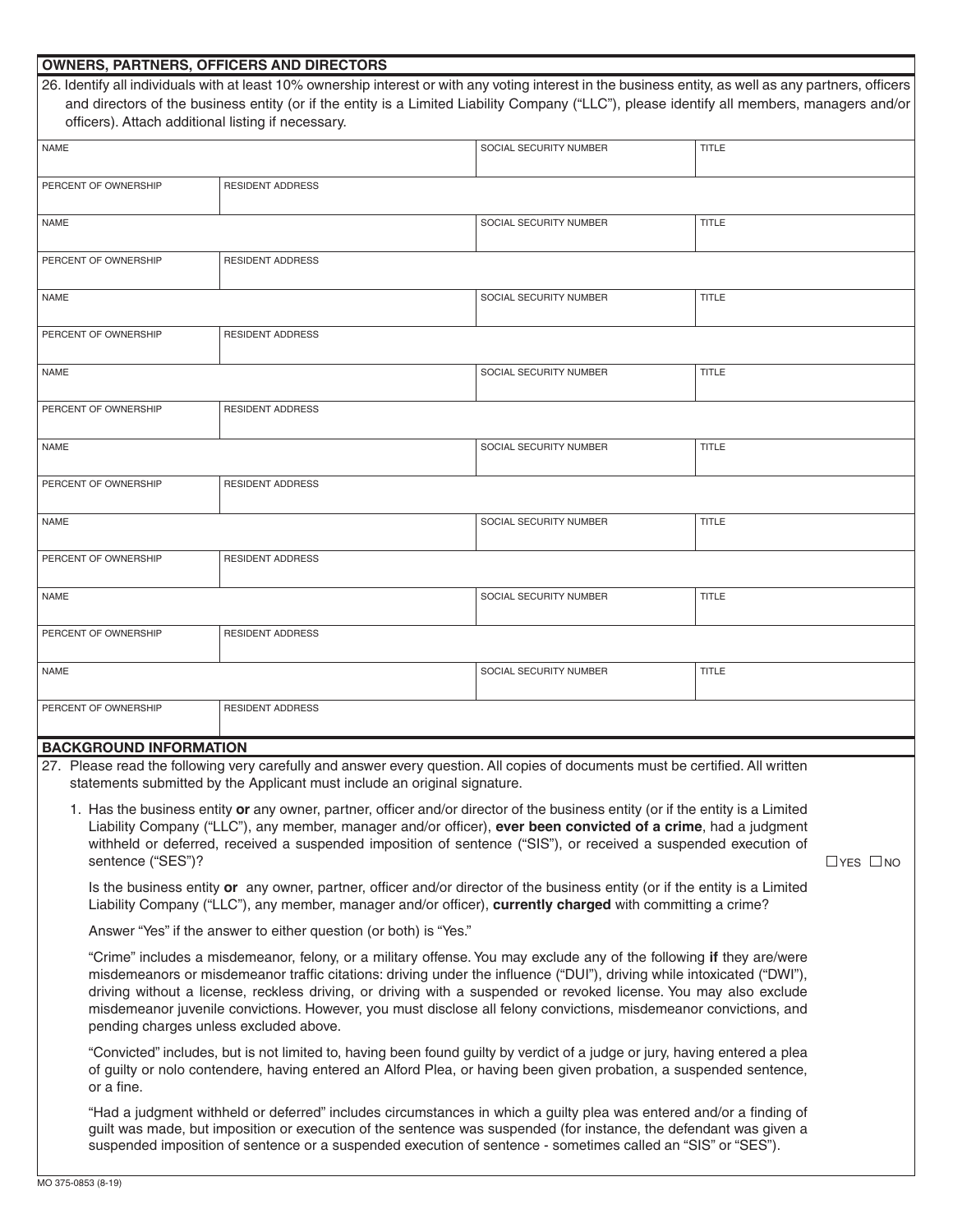## **BACKGROUND INFORMATION (CONTINUED)**

Unless excluded by the language above, you must disclose convictions that have been expunged.

If you answer yes, you must attach to this application:

- a) a written statement explaining the circumstances of each incident,
- b) a certified copy of the charging document, and
- c) a certified copy of the official document which demonstrates the resolution of the charges or any final judgment.
- 2. Has the business entity **or** any owner, partner, officer and/or director of the business entity (or if the entity is a Limited Liability Company ("LLC"), any member, manager and/or officer), ever been named or involved as a party in an administrative proceeding or action regarding any professional or occupational license or registration, or regarding the lack of such license or registration?  $\Box$  YES  $\Box$  NO

 "Involved" also includes the act of surrendering a license to resolve an administrative proceeding or action. "Involved" "Involved" means having a license censured, suspended, revoked, canceled, terminated or being assessed a fine, a voluntary forfeiture, a cease and desist order, a prohibition order, a consent order, or being placed on probation. also means being named as a party to an administrative or arbitration proceeding which is related to a professional or occupational license or is related to the lack of such license. "Involved" also means having a license application denied or the act of withdrawing an application to avoid a denial.

If you answer yes, you must attach to this application:

- a) a written statement identifying the type of license and explaining the circumstances of each incident,
- b) a copy of the Notice of Hearing or other document that states the charges and allegations, and
- c) a certified copy of the official document which demonstrates the resolution of the charges and/or a final judgment.
- 3. Has any demand been made or judgment rendered against the business entity **or** any owner, partner, officer and/or director of the business entity (or if the entity is a Limited Liability Company ("LLC"), any member, manager and/or officer), for overdue monies by a provider, an administrator, an insurer, an insured, or a producer?  $\Box$   $\Box$  YES  $\Box$  NO

Has the business entity **or** any owner, partner, officer and/or director of the business entity (or if the entity is a Limited Liability Company ("LLC"), any member, manager and/or officer), ever been subject to a bankruptcy proceeding?

Answer "Yes" if the answer to either question (or both) is "Yes."

If you answer yes, you must attach to this application:

- a) a written statement summarizing the details of the indebtedness and arrangements for repayment,
- b) a written statement detailing the case number, type of bankruptcy, and the court it was filed before,
- c) a copy of the "Notice of Bankruptcy" or its equivalent, and
- d) a copy of the "Order Discharging Debtor" or its equivalent.
- 4. Has the business entity **or** any owner, partner, officer and/or director of the business entity (or if the entity is a Limited Liability Company ("LLC"), any member, manager and/or officer), failed to pay state or federal income tax?

Has the business entity **or** any owner, partner, officer and/or director of the business entity (or if the entity is a Limited  $\Box$ YES  $\Box$ NO Liability Company ("LLC"), any member, manager and/or officer), failed to comply with an administrative or court order directing payment of state or federal income tax?

Answer "Yes" if the answer to either question (or both) is "Yes".

If you answer yes, you must attach to this application:

- a) a written statement explaining the circumstances of each administrative or court order,
- b) copies of all relevant documents (i.e. demand letter from the Department of Revenue or Internal Revenue Service, etc.),
- c) a certified copy of each administrative or court order, judgment, and/or lien, and
- d) a certified copy of the official document which demonstrates the resolution of the tax delinquency (i.e. tax compliance letter, etc.).
- 5. Is the business entity **or** any owner, partner, officer and/or director of the business entity (or if the entity is a Limited Liability Company ("LLC"), any member, manager and/or officer), currently a party to, ever been a party to, or ever been found liable in, any lawsuit, arbitration proceeding, or mediation proceeding involving allegations of fraud, misappropriation or conversion of funds, misrepresentation or breach of fiduciary duty?

If you answer yes, you must attach to this application:  $\Box$  YES  $\Box$  YES  $\Box$  NO

- a) a written statement summarizing the details of each incident,
- b) a certified copy of the Petition, Complaint or other document that commenced the lawsuit and/or arbitration proceeding, or mediation proceeding, and
- c) a certified copy of the official document which demonstrates the resolution of the charges and/or a final judgment.
- 6. Has the business entity **or** any owner, partner, officer and/or director of the business entity (or if the entity is a Limited Liability Company ("LLC"), any member, manager, and/or officer) ever had a contract or any other business relationship with a provider, an administrator, or an insurance company terminated for any alleged misconduct?  $\Box$  YES  $\Box$  NO

If you answer yes, you must attach to this application:

- a) a written statement summarizing the details of each incident and explaining why you feel this incident should not prevent you from receiving a business entity producer license, and b) copies of all relevant documents.
-